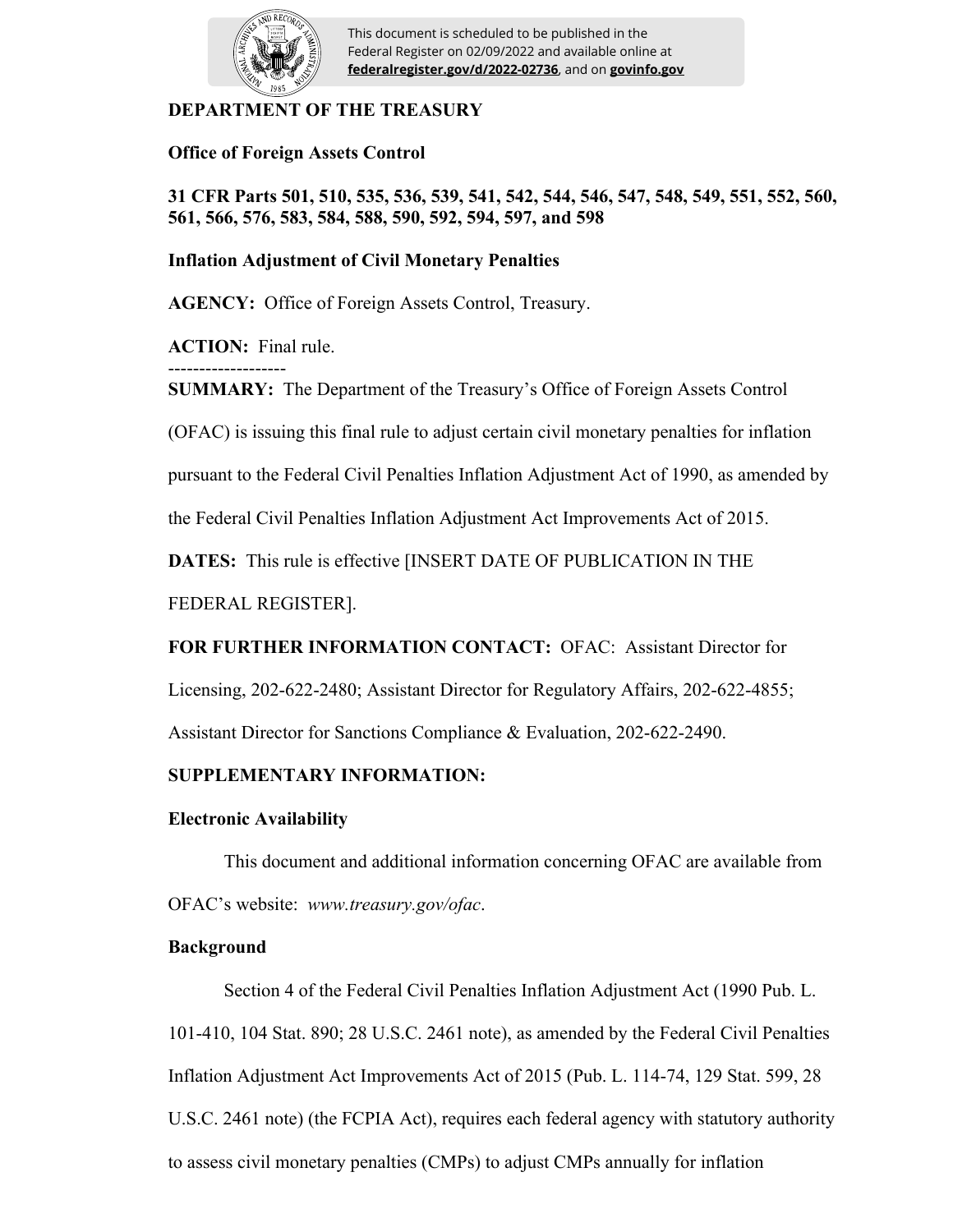according to a formula described in section 5 of the FCPIA Act. One purpose of the FCPIA Act is to ensure that CMPs continue to maintain their deterrent effect through periodic cost-of-living based adjustments.

OFAC has adjusted its CMPs seven times since the Federal Civil Penalties Inflation Adjustment Act Improvements Act went into effect on November 2, 2015: an initial catch-up adjustment on August 1, 2016 (81 FR 43070, July 1, 2016); an additional initial catch-up adjustment related to CMPs for failure to comply with a requirement to furnish information, the late filing of a required report, and failure to maintain records ("recordkeeping CMPs") that were inadvertently omitted from the August 1, 2016 initial catch-up adjustment on October 5, 2020 (85 FR 54911, September 3, 2020); and annual adjustments on February 10, 2017 (82 FR 10434, February 10, 2017); March 19, 2018 (83 FR 11876, March 19, 2018); June 14, 2019 (84 FR 27714, June 14, 2019); April 9, 2020 (85 FR 19884, April 9, 2020); and March 17, 2021 (86 FR 14534, March 17, 2021). *Method of Calculation*

The method of calculating CMP adjustments applied in this final rule is required by the FCPIA Act. Under the FCPIA Act and the Office of Management and Budget guidance required by the FCPIA Act, annual inflation adjustments subsequent to the initial catch-up adjustment are to be based on the percent change between the Consumer Price Index for all Urban Consumers ("CPI-U") for the October preceding the date of the adjustment and the prior year's October CPI-U. As set forth in Office of Management and Budget Memorandum M-22-07 of December 15, 2021, the adjustment multiplier for 2022 is 1.06222. In order to complete the 2022 annual adjustment, each current CMP is multiplied by the 2022 adjustment multiplier. Under the FCPIA Act, any increase in CMP must be rounded to the nearest multiple of \$1.

*New Penalty Amounts*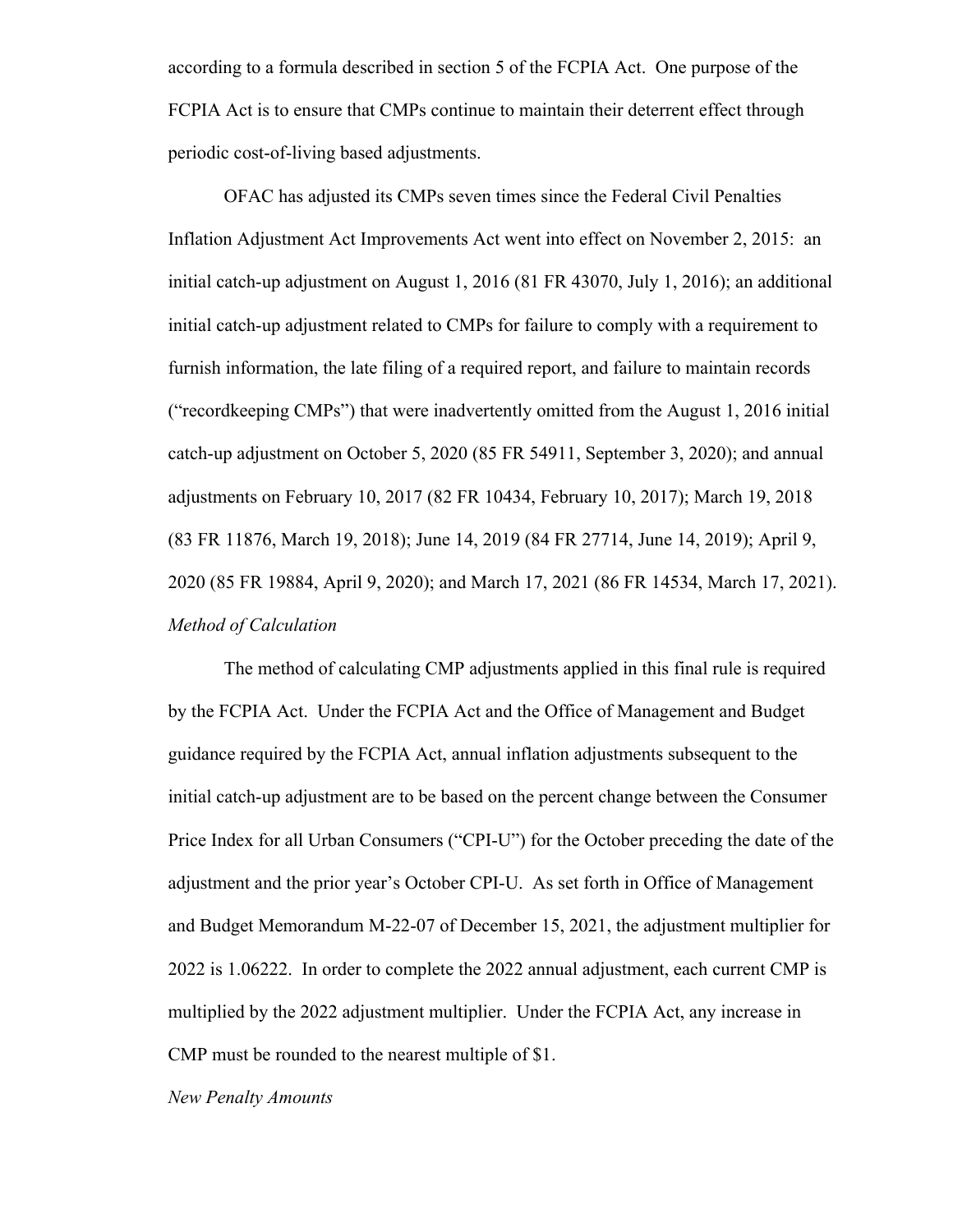OFAC imposes CMPs pursuant to the penalty authority in five statutes: the Trading With the Enemy Act (50 U.S.C. 4301–4341, at 4315) (TWEA); the International Emergency Economic Powers Act (50 U.S.C. 1701–1706, at 1705) (IEEPA); the Antiterrorism and Effective Death Penalty Act of 1996 (18 U.S.C. 2339B) (AEDPA); the Foreign Narcotics Kingpin Designation Act (21 U.S.C. 1901–1908, at 1906) (FNKDA); and the Clean Diamond Trade Act (19 U.S.C. 3901–3913, at 3907) (CDTA).

The table below summarizes the existing and new maximum CMP amounts for each statute.

| <b>Statute</b> | Existing maximum CMP<br>amount | Maximum CMP amount<br>effective [INSERT DATE<br>OF PUBLICATION IN<br><b>FEDERAL REGISTER]</b> |
|----------------|--------------------------------|-----------------------------------------------------------------------------------------------|
| <b>TWEA</b>    | \$91,816                       | \$97,529                                                                                      |
| <b>IEEPA</b>   | \$311,562                      | \$330,947                                                                                     |
| <b>AEDPA</b>   | \$82,244                       | \$87,361                                                                                      |
| <b>FNKDA</b>   | \$1,548,075                    | \$1,644,396                                                                                   |
| <b>CDTA</b>    | \$14,074                       | \$14,950                                                                                      |

Table 1—Maximum CMP amounts for Relevant Statutes

In addition to updating these maximum CMP amounts, OFAC is also updating two references to one-half the IEEPA maximum CMP from \$155,781 to \$165,474, and is adjusting the recordkeeping CMP amounts found in OFAC's Economic Sanctions Enforcement Guidelines in appendix A to 31 CFR part 501. The table below summarizes the existing and new maximum CMP amounts for OFAC's recordkeeping CMPs. Table 2—Maximum CMP amounts for Recordkeeping CMPs

| Violation | Existing maximum CMP | Maximum CMP amount       |
|-----------|----------------------|--------------------------|
|           | amount               | effective [INSERT DATE   |
|           |                      | OF PUBLICATION IN        |
|           |                      | <b>FEDERAL REGISTER1</b> |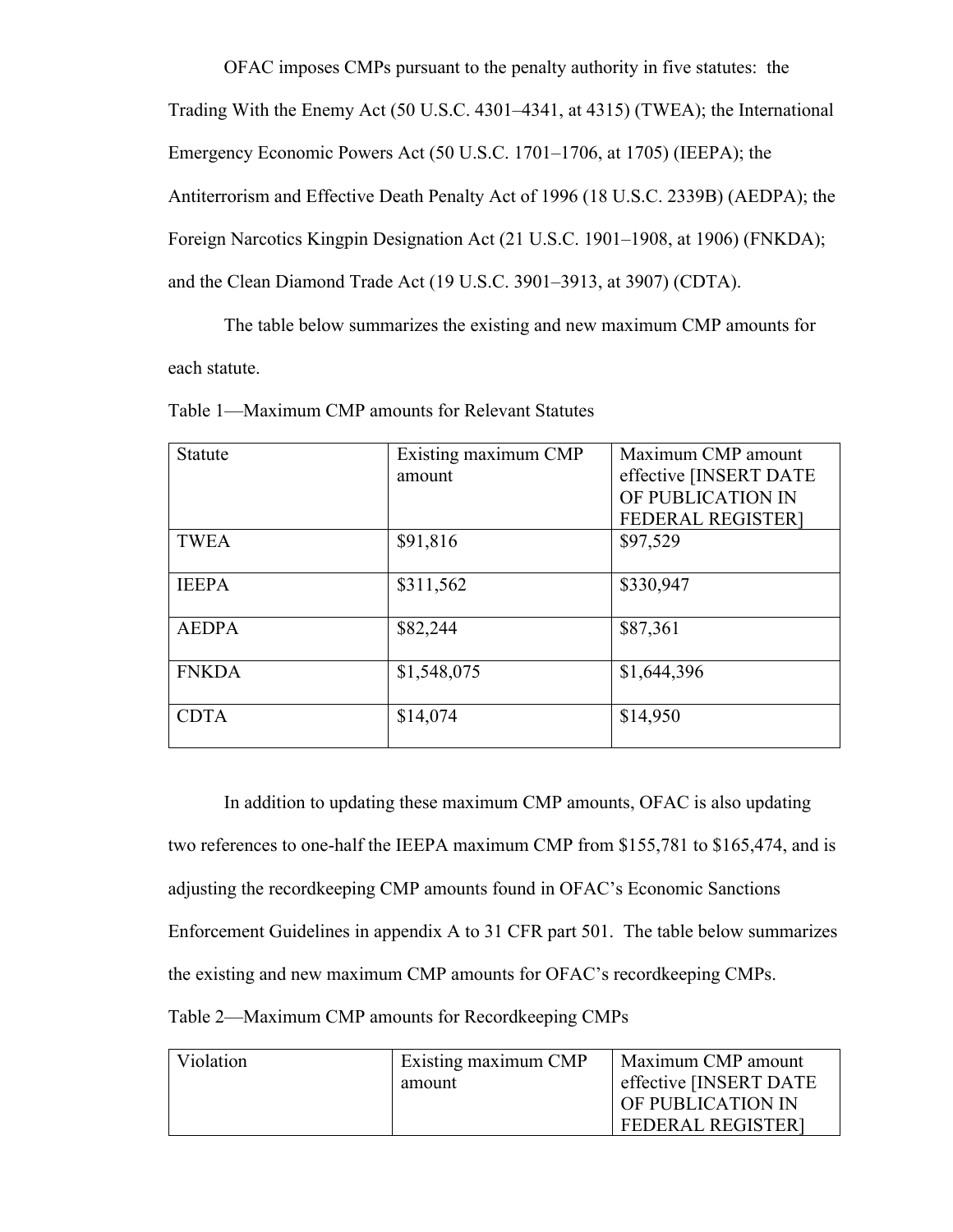| Failure to furnish<br>information pursuant to 31<br>CFR 501.602 irrespective<br>of whether any other<br>violation is alleged.                                                                                                                                            | \$24,046 | \$25,542 |
|--------------------------------------------------------------------------------------------------------------------------------------------------------------------------------------------------------------------------------------------------------------------------|----------|----------|
| Failure to furnish<br>information pursuant to 31<br>CFR 501.602 where OFAC<br>has reason to believe that<br>the apparent violation(s)<br>involves a transaction(s)<br>valued at greater than<br>\$500,000, irrespective of<br>whether any other violation<br>is alleged. | \$60,115 | \$63,855 |
| Late filing of a required<br>report, whether set forth in<br>regulations or in a specific<br>license, if filed within the<br>first 30 days after the<br>report is due.                                                                                                   | \$3,005  | \$3,192  |
| Late filing of a required<br>report, whether set forth in<br>regulations or in a specific<br>license, if filed more than<br>30 days after the report is<br>due.                                                                                                          | \$6,012  | \$6,386  |
| Late filing of a required<br>report, whether set forth in<br>regulations or in a specific<br>license, if the report relates<br>to blocked assets, an<br>additional CMP for every<br>30 days that the report is<br>overdue, up to five years.                             | \$1,203  | \$1,278  |
| Failure to maintain records<br>in conformance with the<br>requirements of OFAC's<br>regulations or of a specific<br>license.                                                                                                                                             | \$60,226 | \$63,973 |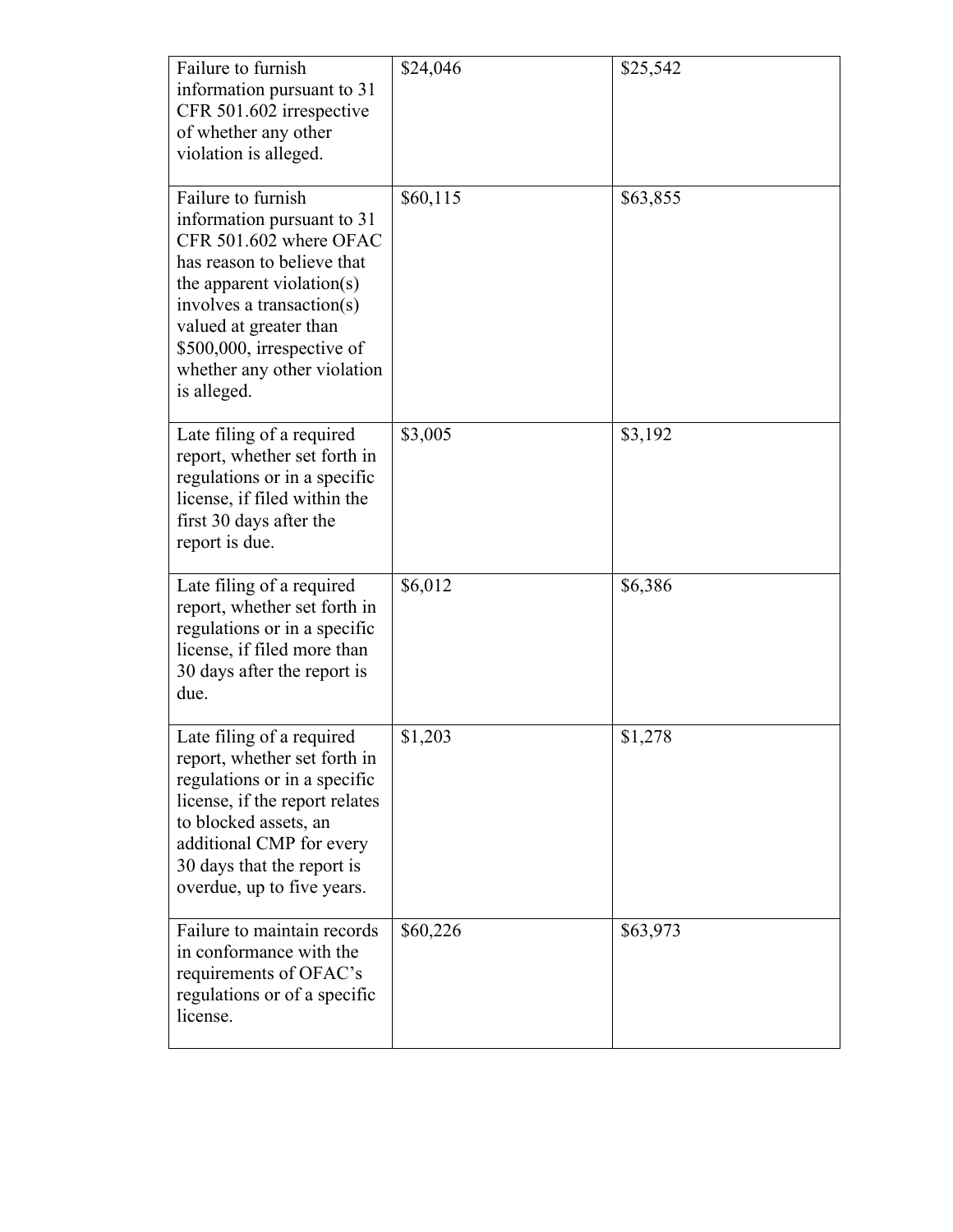Finally, OFAC is making changes in the authorities citations of 31 CFR parts 583 and 584, to more specifically reference one of the relevant statutory authorities in each citation.

#### **Public Participation**

The FCPIA Act expressly exempts this final rule from the notice and comment requirements of the Administrative Procedure Act by directing agencies to adjust CMPs for inflation "notwithstanding section 553 of title 5, United States Code" (Pub. L. 114-74, 129 Stat. 599; 28 U.S.C. 2461 note). As such, this final rule is being issued without prior public notice or opportunity for public comment, with an effective date of [INSERT DATE OF PUBLICATION IN FEDERAL REGISTER].

#### **Paperwork Reduction Act**

The Paperwork Reduction Act does not apply because this rule does not impose information collection requirements that would require the approval of the Office of Management and Budget under 44 U.S.C. 3501 *et seq*.

**List of Subjects in 31 CFR Parts 501, 510, 535, 536, 539, 541, 542, 544, 546, 547, 548, 549, 551, 552, 560, 561, 566, 576, 583, 584, 588, 590, 592, 594, 597, and 598**

Administrative practice and procedure, Banks, banking, Blocking of assets, Exports, Foreign trade, Licensing, Penalties, Sanctions.

For the reasons set forth in the preamble, OFAC amends 31 CFR chapter V as follows:

## **PART 501—REPORTING, PROCEDURES AND PENALTIES REGULATIONS**

1. The authority citation for part 501 continues to read as follows:

**Authority:** 8 U.S.C. 1189; 18 U.S.C. 2332d, 2339B; 19 U.S.C. 3901–3913; 21 U.S.C. 1901–1908; 22 U.S.C. 287c, 2370(a), 6009, 6032, 7205, 8501–8551; 31 U.S.C. 321(b); 50 U.S.C. 1701–1706, 4301–4341; Pub. L. 101-410, 104 Stat. 890, as amended (28 U.S.C. 2461 note).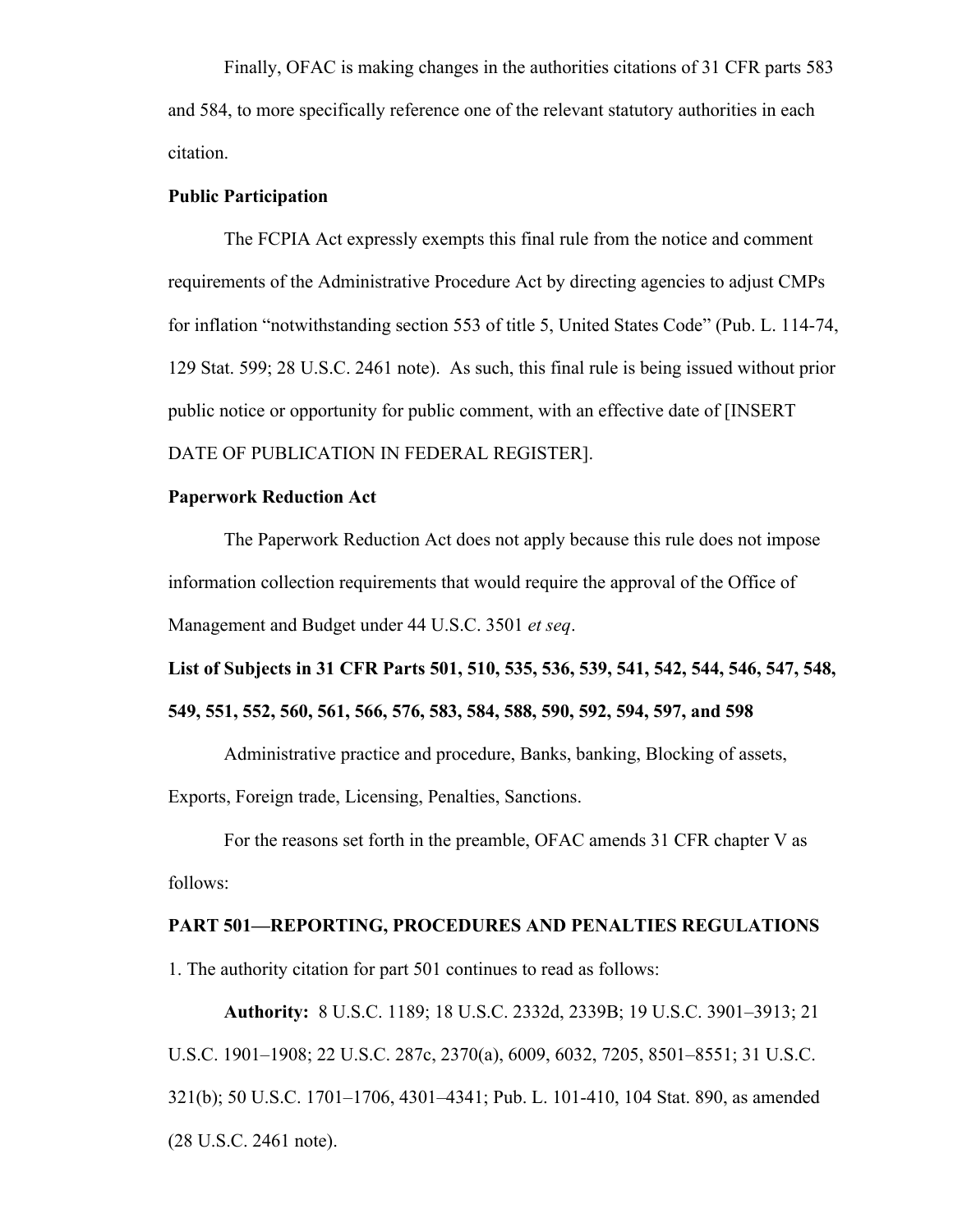#### **Subpart D—Trading With the Enemy Act (TWEA) Penalties**

#### **§ 501.701 [Amended]**

2. In § 501.701, in paragraph (a)(3), remove "\$91,816" and add in its place "\$97,529".

3. Amend appendix A to part 501 as follows:

a. In paragraph IV.A., remove "\$24,046" and add in its place "\$25,542" and remove "\$60,115" and add in in its place "\$63,855".

b. In paragraph IV.B., remove "\$3,005" and add in its place "\$3,192", remove "\$6,012"

and add in its place "\$6,386", and remove "\$1,203" and add in its place "\$1,278".

c. In paragraph IV.C., remove "\$60,226" and add in its place "\$63,973".

d. In paragraph V.B.2.a.i., remove "\$155,781" and add in its place "\$165,474" and remove "\$311,562" and add in its place "\$330,947".

e. In paragraph V.B.2.a.ii., remove "\$311,562" wherever it appears and add in its place "\$330,947".

f. In paragraph V.B.2.a.v., remove "\$311,562" and add in its place "\$330,947", remove "\$91,816" and add in its place "\$97,529", remove "\$1,548,075" and add in its place "\$1,644,396", remove "\$82,244" and add in its place "\$87,361", and remove "\$14,074" and add in its place "\$14,950".

g. Revise paragraph V.B.2.a.vi.

The revision reads as follows:

**Appendix A to Part 501—Economic Sanctions Enforcement Guidelines.** 

\* \* \* \* \* V. \* \* \* B. \* \* \* 2. \* \* \* a. \* \* \*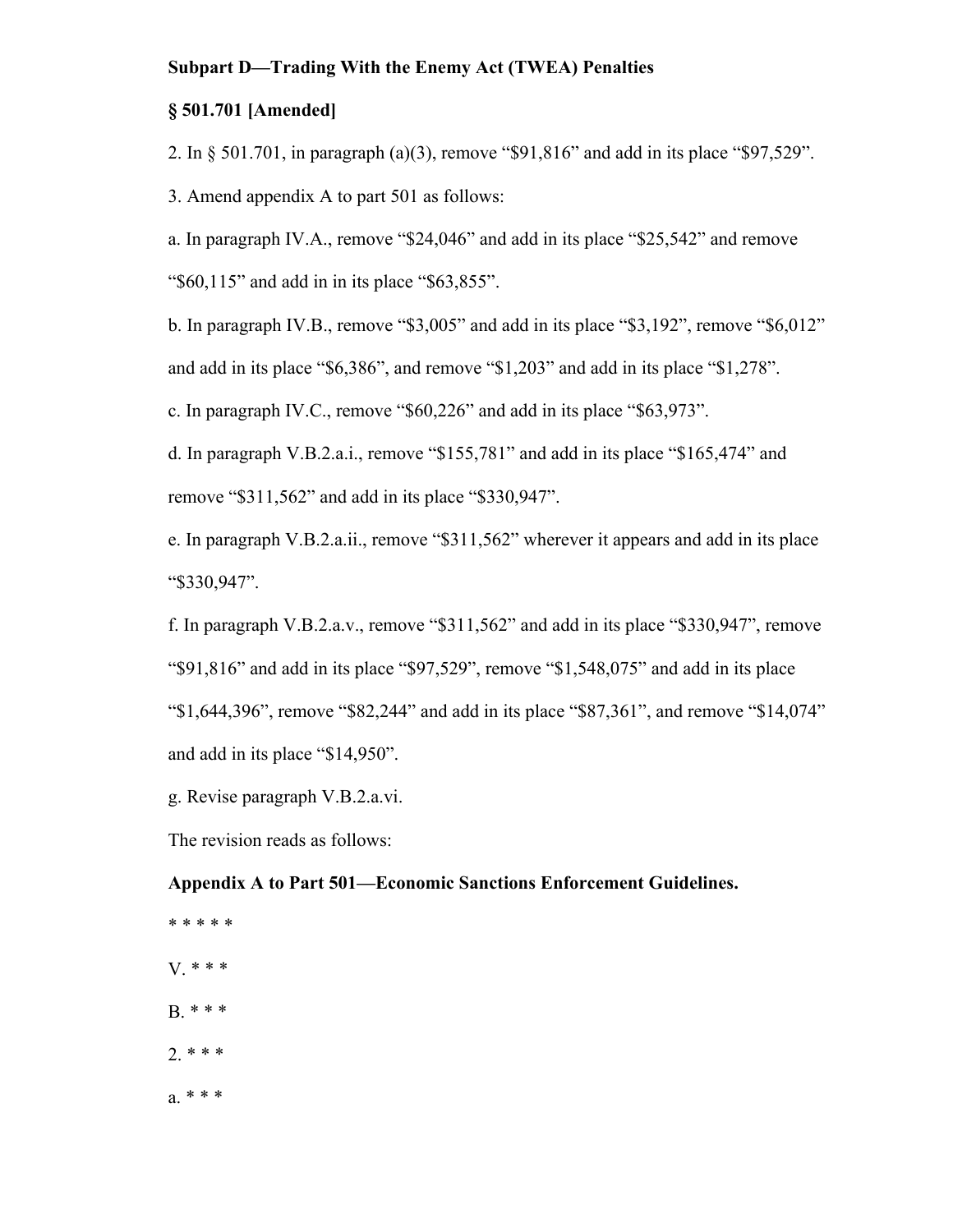vi. The following matrix represents the base amount of the proposed civil penalty for each category of violation:



## **BASE PENALTY MATRIX**

\* \* \* \* \*

# **PART 510—NORTH KOREA SANCTIONS REGULATIONS**

4. The authority citation for part 510 continues to read as follows:

**Authority:** 3 U.S.C. 301; 31 U.S.C. 321(b); 50 U.S.C. 1601–1651, 1701–1706; 22 U.S.C. 287c, 9201–9255; Pub. L. 101-410, 104 Stat. 890, as amended (28 U.S.C. 2461 note); Pub. L. 115-44, 131 Stat. 886 (codified in scattered sections of 22 U.S.C.); E.O. 13466, 73 FR 36787, 3 CFR, 2008 Comp., p. 195; E.O. 13551, 75 FR 53837, 3 CFR, 2010 Comp., p. 242; E.O. 13570, 76 FR 22291, 3 CFR, 2011 Comp., p. 233; E.O. 13687, 80 FR 819, 3 CFR, 2015 Comp., p. 259; E.O. 13722, 81 FR 14943, 3 CFR, 2016 Comp., p. 446; E.O. 13810, 82 FR 44705, 3 CFR, 2017 Comp., p. 379.

## **Subpart G—Penalties**

**§ 510.701 [Amended]**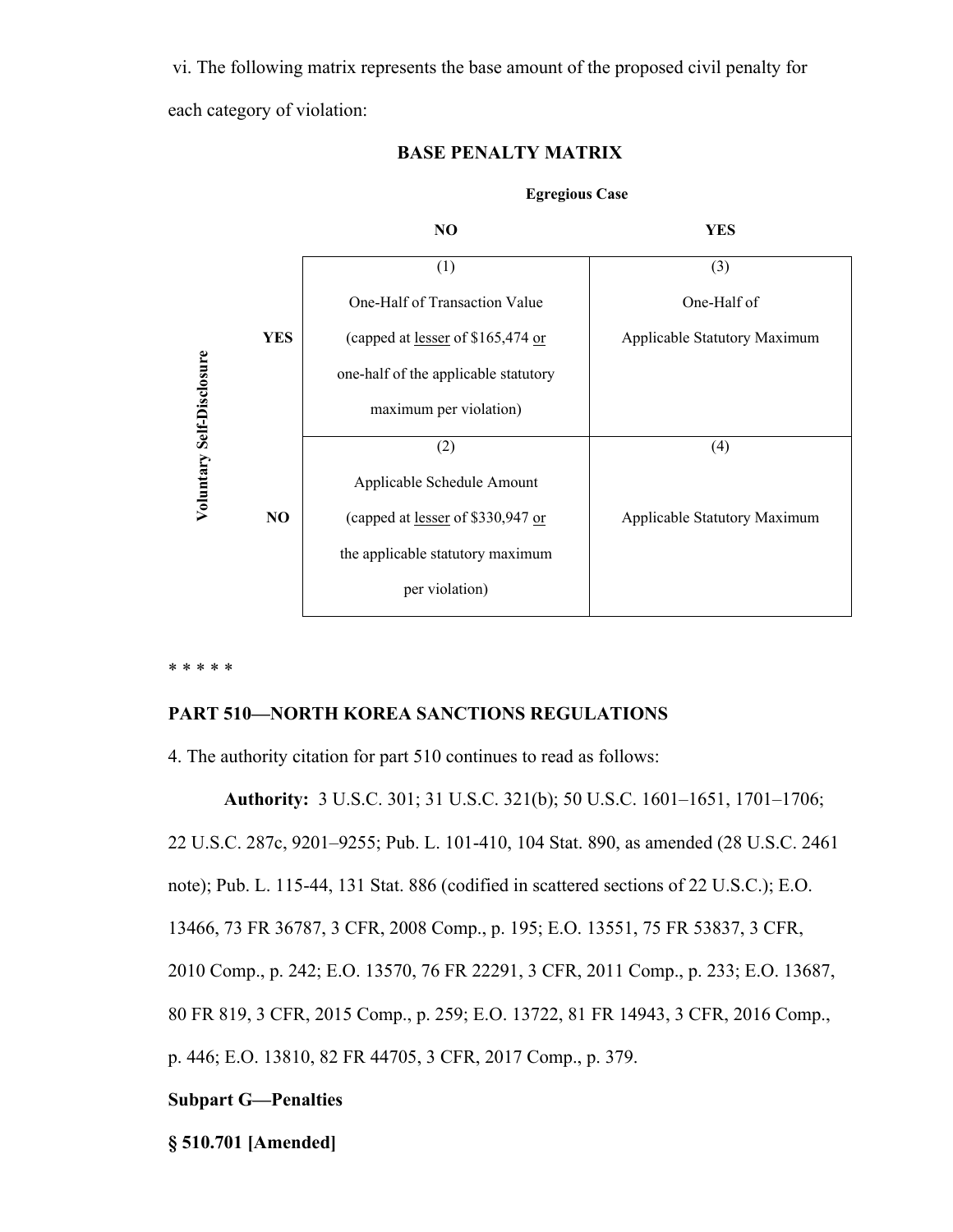#### **PART 535—IRANIAN ASSETS CONTROL REGULATIONS**

6. The authority citation for part 535 continues to read as follows:

**Authority:** 3 U.S.C. 301; 18 U.S.C. 2332d; 31 U.S.C. 321(b); 50 U.S.C. 1601– 1651, 1701–1706; Pub. L. 101-410, 104 Stat. 890, as amended (28 U.S.C. 2461 note); E.O. 12170, 44 FR 65729, 3 CFR, 1979 Comp., p. 457; E.O. 12205, 45 FR 24099, 3 CFR, 1980 Comp., p. 248; E.O. 12211, 45 FR 26685, 3 CFR, 1980 Comp., p. 253; E.O. 12276, 46 FR 7913, 3 CFR, 1981 Comp., p. 104; E.O. 12279, 46 FR 7919, 3 CFR, 1981 Comp., p. 109; E.O. 12280, 46 FR 7921, 3 CFR, 1981 Comp., p. 110; E.O. 12281, 46 FR 7923, 3 CFR, 1981 Comp., p. 112; E.O. 12282, 46 FR 7925, 3 CFR, 1981 Comp., p. 113; E.O. 12283, 46 FR 7927, 3 CFR, 1981 Comp., p. 114; E.O. 12294, 46 FR 14111, 3 CFR, 1981 Comp., p. 139.

## **Subpart G—Penalties**

#### **§ 535.701 [Amended]**

7. In § 535.701, in paragraph (a)(2), remove "\$311,562" and add in its place "\$330,947".

## **PART 536—NARCOTICS TRAFFICKING SANCTIONS REGULATIONS**

8. The authority citation for part 536 continues to read as follows:

**Authority:** 3 U.S.C. 301; 31 U.S.C. 321(b); 50 U.S.C. 1601–1651, 1701–1706; Pub. L. 101-410, 104 Stat. 890, as amended (28 U.S.C. 2461 note); E.O. 12978, 60 FR 54579, 3 CFR, 1995 Comp., p. 415; E.O. 13286, 68 FR 10619, 3 CFR, 2003 Comp., p. 166.

## **Subpart G—Penalties**

#### **§ 536.701 [Amended]**

9. In § 536.701, in paragraph (a)(2), remove "\$311,562" and add in its place "\$330,947".

#### **PART 539—WEAPONS OF MASS DESTRUCTION TRADE CONTROL**

#### **REGULATIONS**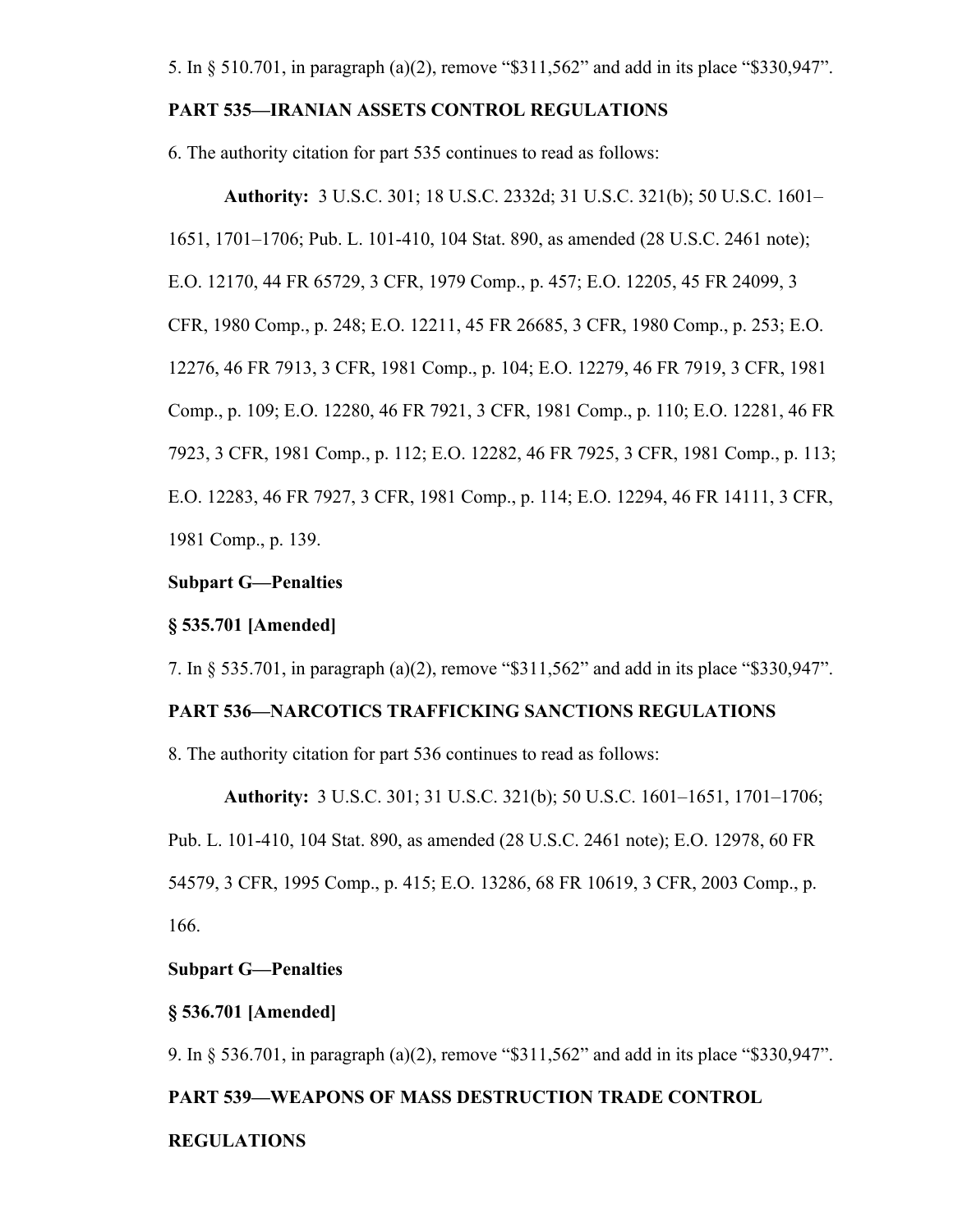10. The authority citation for part 539 continues to read as follows:

**Authority:** 3 U.S.C. 301; 22 U.S.C. 2751–2799aa-2; 31 U.S.C. 321(b); 50 U.S.C. 1601–1651, 1701–1706; Pub. L. 101-410, 104 Stat. 890, as amended (28 U.S.C. 2461 note); E.O. 12938, 59 FR 59099, 3 CFR, 1994 Comp., p. 950; E.O. 13094, 63 FR 40803, 3 CFR, 1998 Comp., p. 200; E.O. 13382, 70 FR 38567, 3 CFR, 2005 Comp., p. 170.

### **Subpart G—Penalties**

## **§ 539.701 [Amended]**

11. In § 539.701, in paragraph (a)(2), remove "\$311,562" and add in its place "\$330,947".

## **PART 541—ZIMBABWE SANCTIONS REGULATIONS**

12. The authority citation for part 541 continues to read as follows:

**Authority:** 3 U.S.C. 301; 31 U.S.C. 321(b); 50 U.S.C. 1601–1651, 1701–1706; Pub. L. 101-410, 104 Stat. 890, as amended (28 U.S.C. 2461 note); E.O. 13288, 68 FR 11457, 3 CFR, 2003 Comp., p. 186; E.O. 13391, 70 FR 71201, 3 CFR, 2005 Comp., p. 206; E.O. 13469, 73 FR 43841, 3 CFR, 2008 Comp., p. 1025.

# **Subpart G—Penalties**

#### **§ 541.701 [Amended]**

13. In § 541.701, in paragraph (a)(2), remove "\$311,562" and add in its place "\$330,947".

## **PART 542—SYRIAN SANCTIONS REGULATIONS**

14. The authority citation for part 542 continues to read as follows:

**Authority:** 3 U.S.C. 301; 31 U.S.C. 321(b); 18 U.S.C. 2332d; 22 U.S.C. 287c;

50 U.S.C. 1601–1651, 1701–1706; Pub. L. 101-410, 104 Stat. 890, as amended (28

U.S.C. 2461 note); Pub. L. 116-92, Div. F, Title LXXIV, 133 Stat. 2290 (22 U.S.C. 8791

note); E.O. 13338, 69 FR 26751, 3 CFR, 2004 Comp., p. 168; E.O. 13399, 71 FR 25059,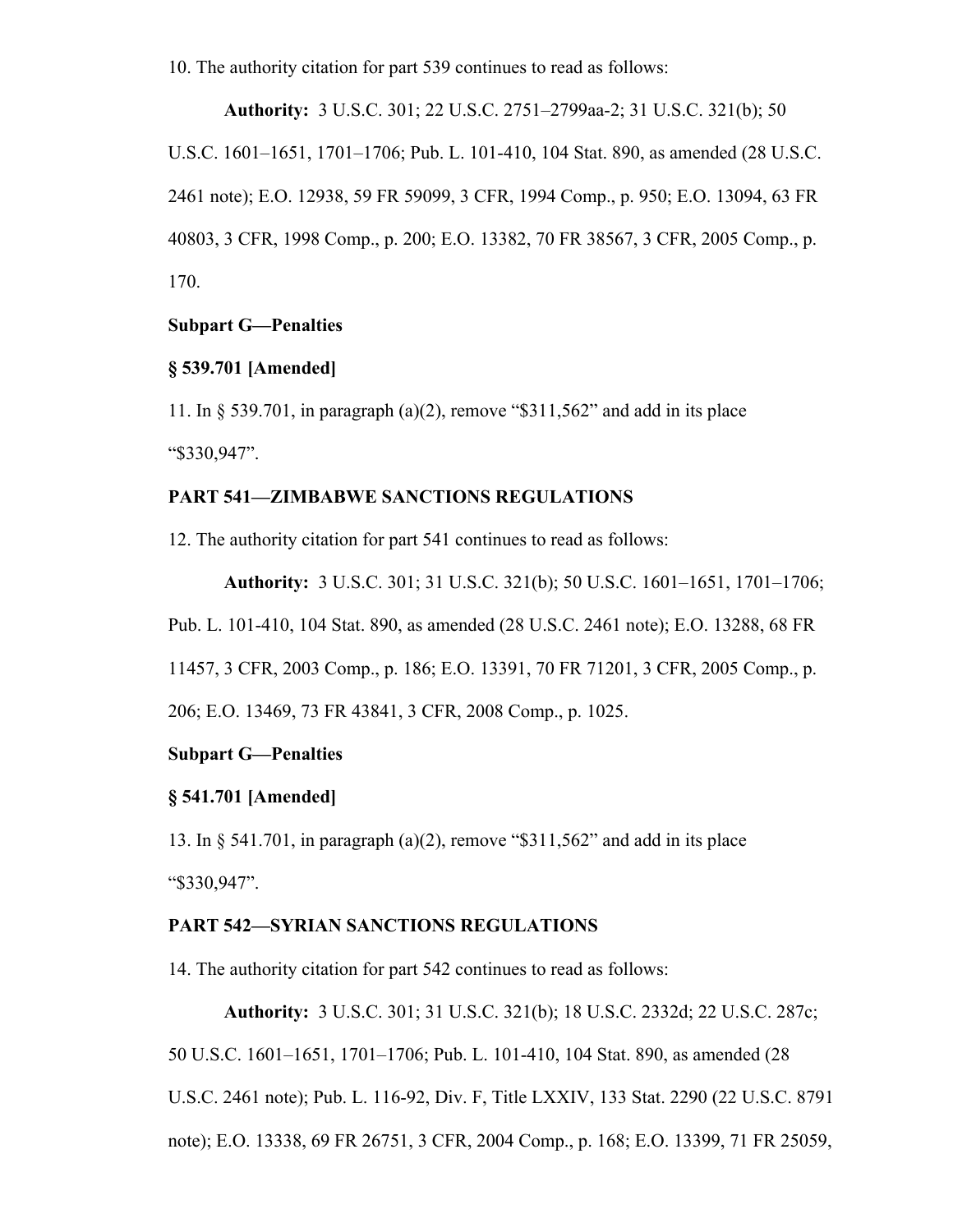3 CFR, 2006 Comp., p. 218; E.O. 13460, 73 FR 8991, 3 CFR 2008 Comp., p. 181; E.O.

13572, 76 FR 24787, 3 CFR 2011 Comp., p. 236; E.O. 13573, 76 FR 29143, 3 CFR 2011 Comp., p. 241; E.O. 13582, 76 FR 52209, 3 CFR 2011 Comp., p. 264; E.O. 13606, 77 FR 24571, 3 CFR 2012 Comp., p. 243.

#### **Subpart G—Penalties**

## **§ 542.701 [Amended]**

15. In § 542.701, in paragraph (a)(2), remove "\$311,562" and add in its place "\$330,947".

## **PART 544—WEAPONS OF MASS DESTRUCTION PROLIFERATORS**

## **SANCTIONS REGULATIONS**

16. The authority citation for part 544 continues to read as follows:

**Authority:** 3 U.S.C. 301; 31 U.S.C. 321(b); 50 U.S.C. 1601–1651, 1701–1706;

Pub. L. 101-410, 104 Stat. 890, as amended (28 U.S.C. 2461 note); E.O. 12938, 59 FR

59099, 3 CFR, 1994 Comp., p. 950; E.O. 13094, 63 FR 40803, 3 CFR, 1998 Comp., p.

200; E.O. 13382, 70 FR 38567, 3 CFR, 2005 Comp., p. 170.

#### **Subpart G—Penalties**

## **§ 544.701 [Amended]**

17. In § 544.701, in paragraph (a)(2), remove "\$311,562" and add in its place "\$330,947".

#### **PART 546—DARFUR SANCTIONS REGULATIONS**

18. The authority citation for part 546 continues to read as follows:

**Authority:** 3 U.S.C. 301; 31 U.S.C. 321(b); 50 U.S.C. 1601–1651, 1701–1706; 22 U.S.C. 287c; Pub. L. 101-410, 104 Stat. 890, as amended (28 U.S.C. 2461 note); E.O. 13067, 62 FR 59989, 3 CFR, 1997 Comp., p. 230; E.O. 13400, 71 FR 25483, 3 CFR, 2006 Comp., p. 220.

#### **Subpart G—Penalties**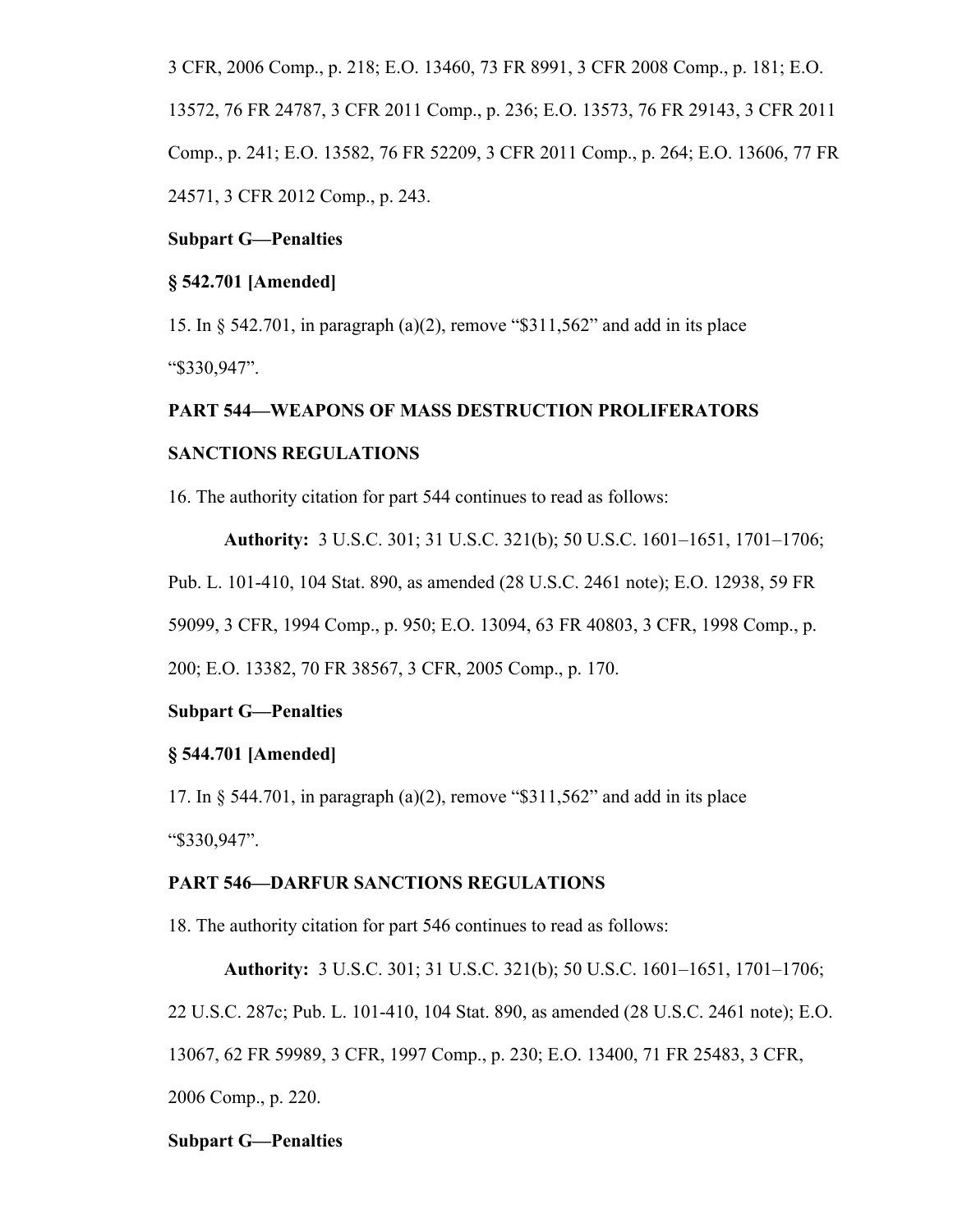## **§ 546.701 [Amended]**

19. In § 546.701, in paragraph (a)(2), remove "\$311,562" and add in its place "\$330,947".

## **PART 547—DEMOCRATIC REPUBLIC OF THE CONGO SANCTIONS**

## **REGULATIONS**

20. The authority citation for part 547 continues to read as follows:

**Authority:** 3 U.S.C. 301; 31 U.S.C. 321(b); 50 U.S.C. 1601–1651, 1701–1706; 22 U.S.C. 287c; Pub. L. 101-410, 104 Stat. 890, as amended (28 U.S.C. 2461 note); E.O. 13413, 71 FR 64105, 3 CFR, 2006 Comp., p. 247; E.O. 13671, 79 FR 39949, 3 CFR, 2015 Comp., p. 280.

## **Subpart G—Penalties**

## **§ 547.701 [Amended]**

21. In § 547.701, in paragraph (a)(2), remove "\$311,562" and add in its place "\$330,947".

## **PART 548—BELARUS SANCTIONS REGULATIONS**

22. The authority citation for part 548 continues to read as follows:

**Authority:** 3 U.S.C. 301; 31 U.S.C. 321(b); 50 U.S.C. 1601–1651, 1701–1706;

Pub. L. 101-410, 104 Stat. 890, as amended (28 U.S.C. 2461 note); E.O. 13405, 71 FR

35485, 3 CFR, 2007 Comp., p. 231.

## **Subpart G—Penalties**

### **§ 548.701 [Amended]**

23. In § 548.701, in paragraph (a)(2), remove "\$311,562" and add in its place "\$330,947".

## **PART 549—LEBANON SANCTIONS REGULATIONS**

24. The authority citation for part 549 continues to read as follows: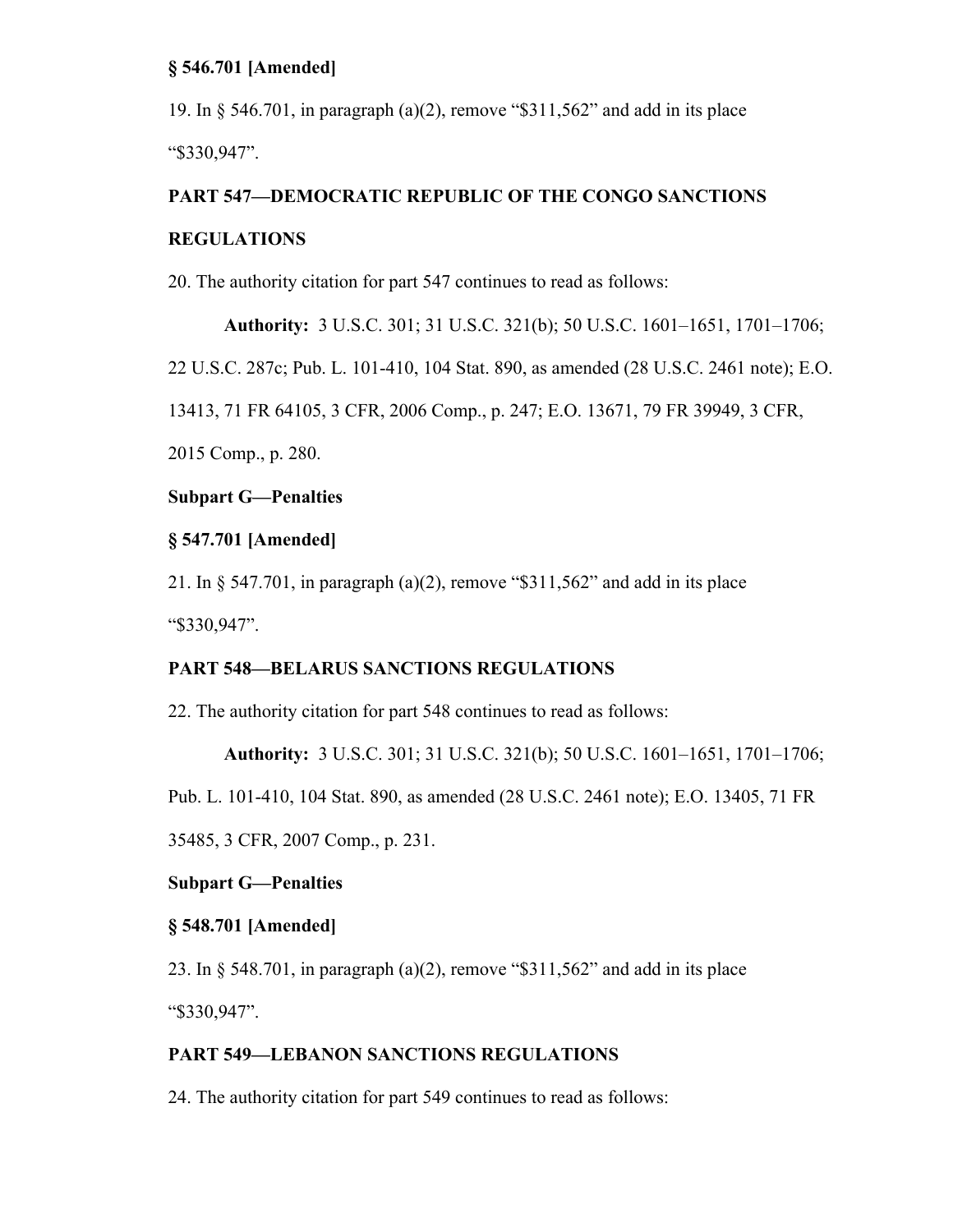**Authority:** 3 U.S.C. 301; 31 U.S.C. 321(b); 50 U.S.C. 1601–1651, 1701–1706;

Pub. L. 101-410, 104 Stat. 890, as amended (28 U.S.C. 2461 note); E.O. 13441, 72 FR

43499, 3 CFR, 2008 Comp., p. 232.

#### **Subpart G—Penalties**

#### **§ 549.701 [Amended]**

25. In § 549.701, in paragraph (a)(2), remove "\$311,562" and add in its place "\$330,947".

# **PART 551—SOMALIA SANCTIONS REGULATIONS**

26. The authority citation for part 551 continues to read as follows:

**Authority:** 3 U.S.C. 301; 31 U.S.C. 321(b); 50 U.S.C. 1601–1651, 1701–1706;

22 U.S.C. 287c; Pub. L. 101-410, 104 Stat. 890, as amended (28 U.S.C. 2461 note); E.O.

13536, 75 FR 19869, 3 CFR, 2010 Comp., p. 203; E.O. 13620, 77 FR 43483, 3 CFR,

2012 Comp., p. 281.

#### **Subpart G—Penalties**

# **§ 551.701 [Amended]**

27. In § 551.701, in paragraph (a)(2), remove "\$311,562" and add in its place

"\$330,947".

## **PART 552—YEMEN SANCTIONS REGULATIONS**

28. The authority citation for part 552 continues to read as follows:

**Authority:** 3 U.S.C. 301; 31 U.S.C. 321(b); 50 U.S.C. 1601–1651, 1701–1706;

Pub. L. 101-410, 104 Stat. 890, as amended (28 U.S.C. 2461 note); E.O. 13611, 77 FR

29533, 3 CFR, 2012 Comp., p. 260.

## **Subpart G—Penalties**

## **§ 552.701 [Amended]**

29. In § 552.701, in paragraph (a)(2), remove "\$311,562" and add in its place

"\$330,947".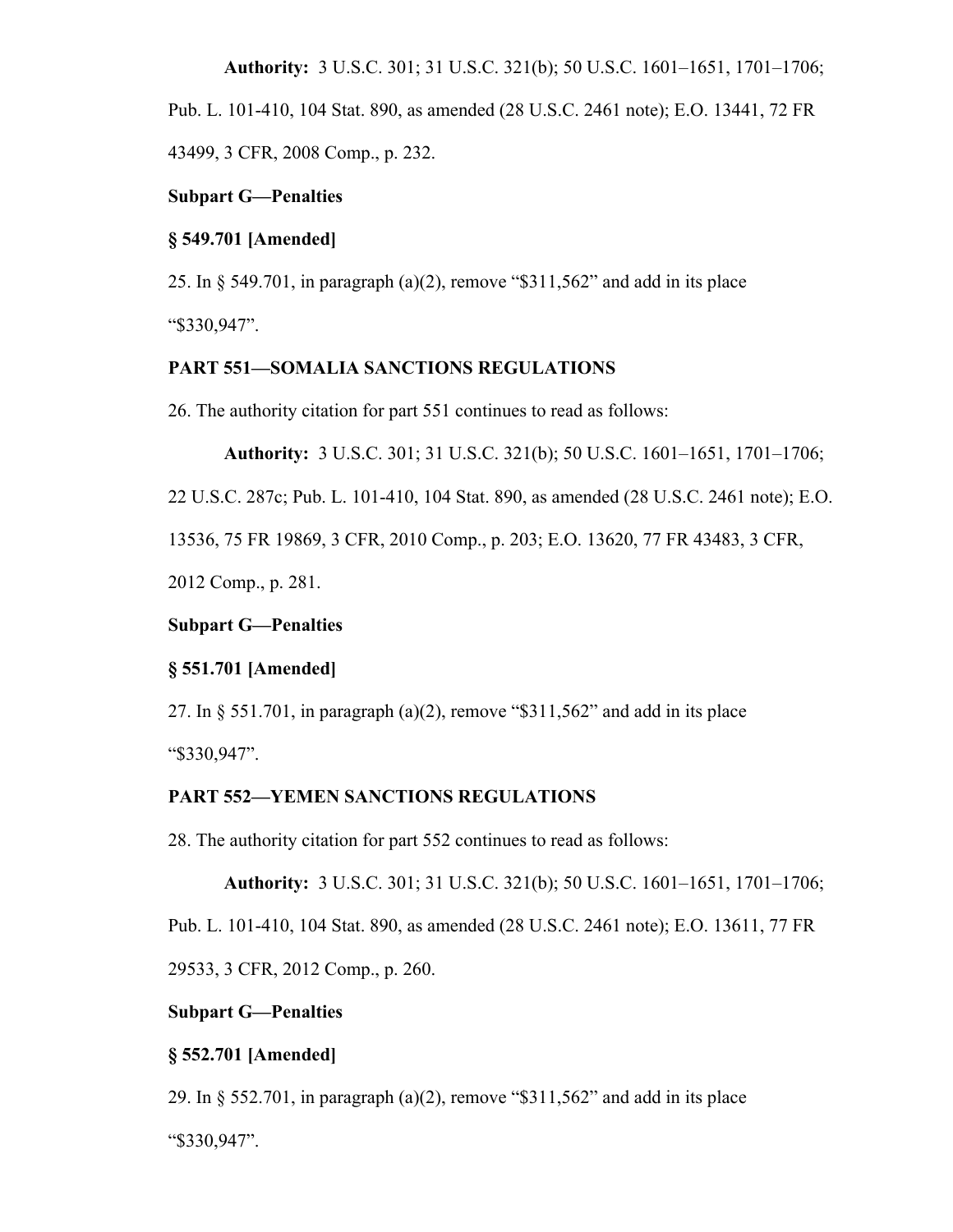### **PART 560—IRANIAN TRANSACTIONS AND SANCTIONS REGULATIONS**

30. The authority citation for part 560 continues to read as follows:

**Authority:** 3 U.S.C. 301; 18 U.S.C. 2339B, 2332d; 22 U.S.C. 2349aa-9, 7201– 7211, 8501–8551, 8701–8795; 31 U.S.C. 321(b); 50 U.S.C. 1601–1651, 1701–1706; Pub. L. 101-410, 104 Stat. 890, as amended (28 U.S.C. 2461 note); E.O. 12613, 52 FR 41940, 3 CFR, 1987 Comp., p. 256; E.O. 12957, 60 FR 14615, 3 CFR, 1995 Comp., p. 332; E.O. 12959, 60 FR 24757, 3 CFR, 1995 Comp., p. 356; E.O. 13059, 62 FR 44531, 3 CFR, 1997 Comp., p. 217; E.O. 13599, 77 FR 6659, 3 CFR, 2012 Comp., p. 215; E.O. 13846, 83 FR 38939, 3 CFR, 2018 Comp., p. 854.

#### **Subpart G—Penalties**

#### **§ 560.701 [Amended]**

31. In § 560.701, in paragraph (a)(2), remove "\$311,562" and add in its place "\$330,947".

## **PART 561—IRANIAN FINANCIAL SANCTIONS REGULATIONS**

32. The authority citation for part 561 continues to read as follows:

**Authority:** 3 U.S.C. 301; 31 U.S.C. 321(b); 50 U.S.C. 1601–1651, 1701–1706; 22 U.S.C. 8501–8551, 8701–8795; Pub. L. 101-410, 104 Stat. 890, as amended (28 U.S.C. 2461 note); E.O. 12957, 60 FR 14615, 3 CFR, 1995 Comp., p. 332; E.O. 13553, 75 FR 60567, 3 CFR, 2010 Comp., p. 253; E.O. 13599, 77 FR 6659, 3 CFR, 2012 Comp., p. 215; E.O. 13846, 83 FR 38939, 3 CFR, 2018 Comp., p. 854; E.O. 13871, 84 FR 20761, 3 CFR, 2019 Comp., p. 309.

# **Subpart G—Penalties**

#### **§ 561.701 [Amended]**

33. In § 561.701, in paragraph (a)(4), remove "\$311,562" and add in its place "\$330,947".

## **PART 566—HIZBALLAH FINANCIAL SANCTIONS REGULATIONS**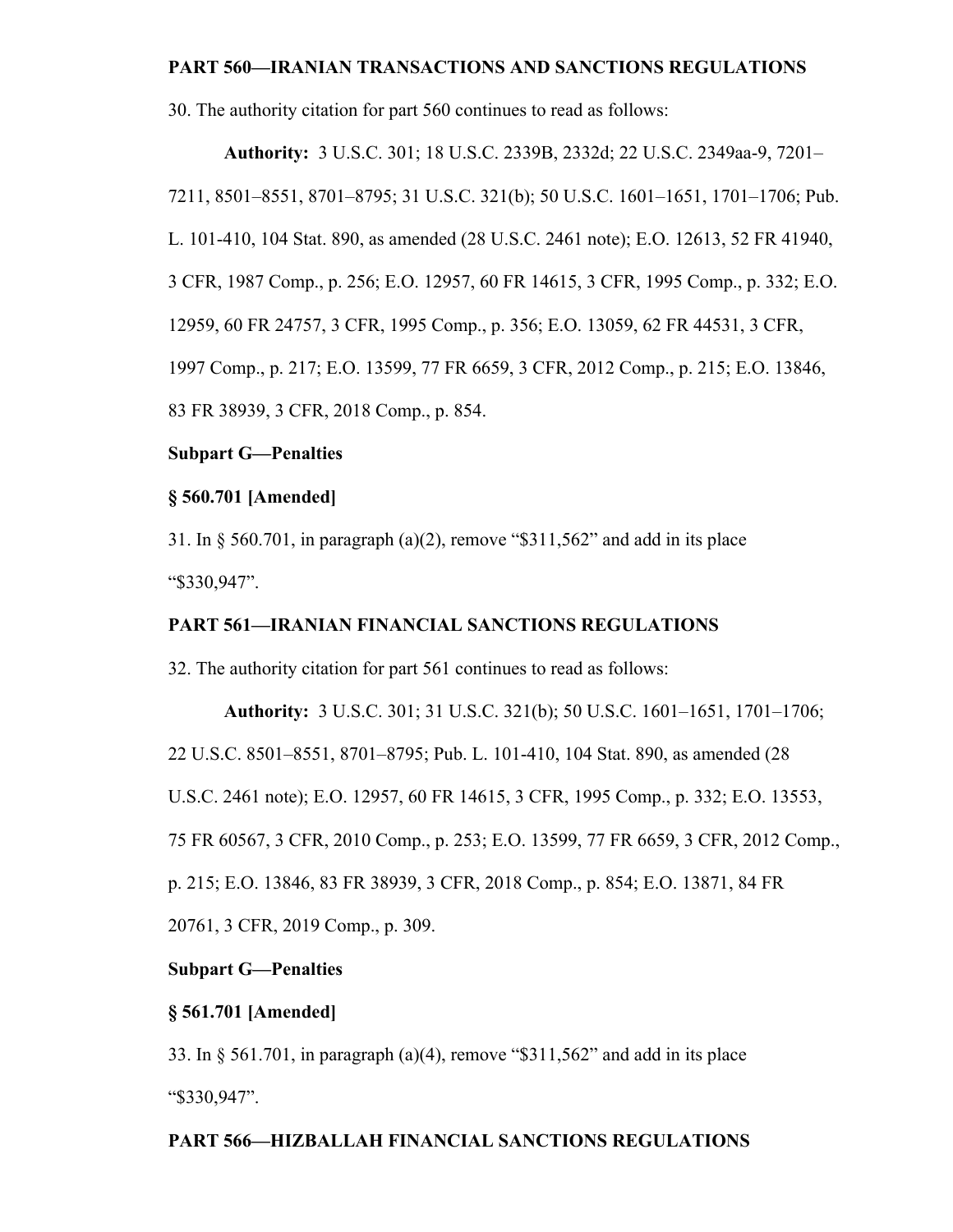34. The authority citation for part 566 continues to read as follows:

**Authority:** 3 U.S.C. 301; 31 U.S.C. 321(b); 50 U.S.C. 1601–1651, 1701–1706; Pub. L. 101-410, 104 Stat. 890, as amended (28 U.S.C. 2461 note); Pub. L. 114-102, 129 Stat. 2205 (50 U.S.C. 1701 note); Pub. L. 115-272, 132 Stat. 4144 (50 U.S.C. 1701 note).

## **Subpart G—Penalties**

## **§ 566.701 [Amended]**

35. In § 566.701, in paragraph (b), remove "\$311,562" and add in its place "\$330,947".

# **PART 576—IRAQ STABILIZATION AND INSURGENCY SANCTIONS REGULATIONS**

36. The authority citation for part 576 continues to read as follows:

**Authority:** 3 U.S.C. 301; 22 U.S.C. 287c; 31 U.S.C. 321(b); 50 U.S.C. 1601– 1651, 1701–1706; Pub. L. 101-410, 104 Stat. 890, as amended (28 U.S.C. 2461 note); E.O. 13303, 68 FR 31931, 3 CFR, 2003 Comp., p. 227; E.O. 13315, 68 FR 52315, 3 CFR, 2003 Comp., p. 252; E.O. 13350, 69 FR 46055, 3 CFR, 2004 Comp., p. 196; E.O. 13364, 69 FR 70177, 3 CFR, 2004 Comp., p. 236; E.O. 13438, 72 FR 39719, 3 CFR, 2007 Comp., p. 224; E.O. 13668, 79 FR 31019, 3 CFR, 2014 Comp., p. 248.

# **Subpart G—Penalties**

## **§ 576.701 [Amended]**

37. In § 576.701, in paragraph (a)(2), remove "\$311,562" and add in its place "\$330,947".

## **PART 583—GLOBAL MAGNITSKY SANCTIONS REGULATIONS**

38. The authority citation for part 583 is revised to read as follows:

**Authority:** 3 U.S.C. 301; 31 U.S.C. 321(b); 50 U.S.C. 1601–1651, 1701–1706; Pub. L. 101-410, 104 Stat. 890, as amended (28 U.S.C. 2461 note); Pub. L. 114-328, Div. A, Title XII, Subt. F, 130 Stat. 2533 (22 U.S.C. 2656 note); E.O. 13818, 82 FR 60839, 3 CFR, 2017 Comp., p. 399.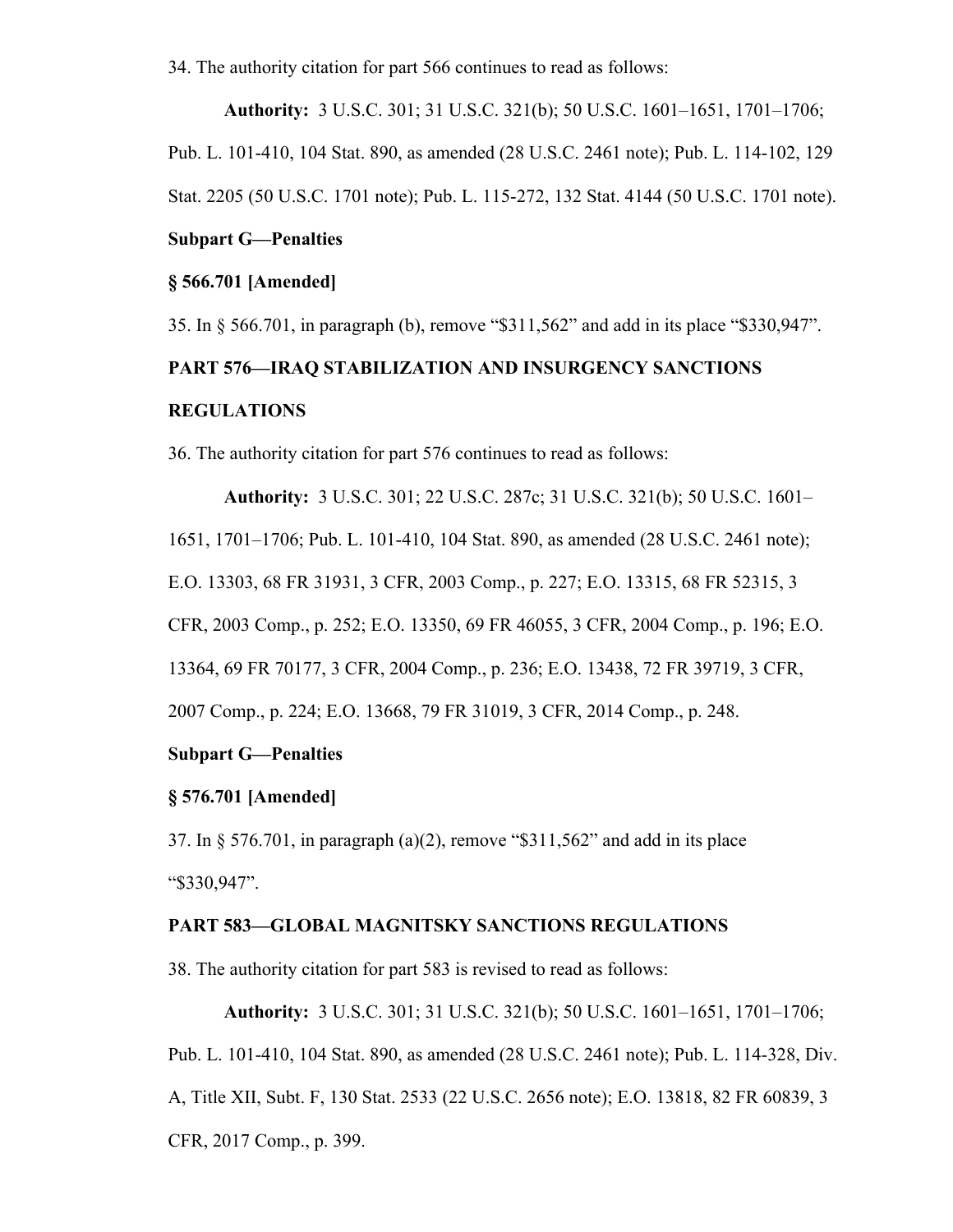## **§ 583.701 [Amended]**

39. In § 583.701, in paragraph (c), remove "\$311,562" and add in its place "\$330,947".

## **PART 584—MAGNITSKY ACT SANCTIONS REGULATIONS**

40. The authority citation for part 584 is revised to read as follows:

**Authority:** 3 U.S.C. 301; 31 U.S.C. 321(b); 50 U.S.C. 1601–1651, 1701–1706;

Pub. L. 101-410, 104 Stat. 890, as amended (28 U.S.C. 2461 note); Pub. L. 112-208, Title

IV, 126 Stat. 1502 (22 U.S.C. 5811 note).

## **§ 584.701 [Amended]**

41. In § 584.701, in paragraph (a)(2), remove "\$311,562" and add in its place "\$330,947".

## **PART 588—WESTERN BALKANS STABILIZATION REGULATIONS**

42. The authority citation for part 588 continues to read as follows:

**Authority:** 3 U.S.C. 301; 31 U.S.C. 321(b); 50 U.S.C. 1601–1651, 1701–1706; Pub. L. 101-410, 104 Stat. 890, as amended (28 U.S.C. 2461 note); E.O. 13219, 66 FR 34777, 3 CFR, 2001 Comp., p. 778; E.O. 13304, 68 FR 32315, 3 CFR, 2004 Comp. p. 229.

# **Subpart G—Penalties**

# **§ 588.701 [Amended]**

43. In § 588.701, in paragraph (a)(2), remove "\$311,562" and add in its place "\$330,947".

# **PART 590—TRANSNATIONAL CRIMINAL ORGANIZATIONS SANCTIONS REGULATIONS**

44. The authority citation for part 590 continues to read as follows:

**Authority:** 3 U.S.C. 301; 31 U.S.C. 321(b); 50 U.S.C. 1601–1651, 1701–1706; Pub. L. 101-410, 104 Stat. 890, as amended (28 U.S.C. 2461 note); E.O. 13581, 76 FR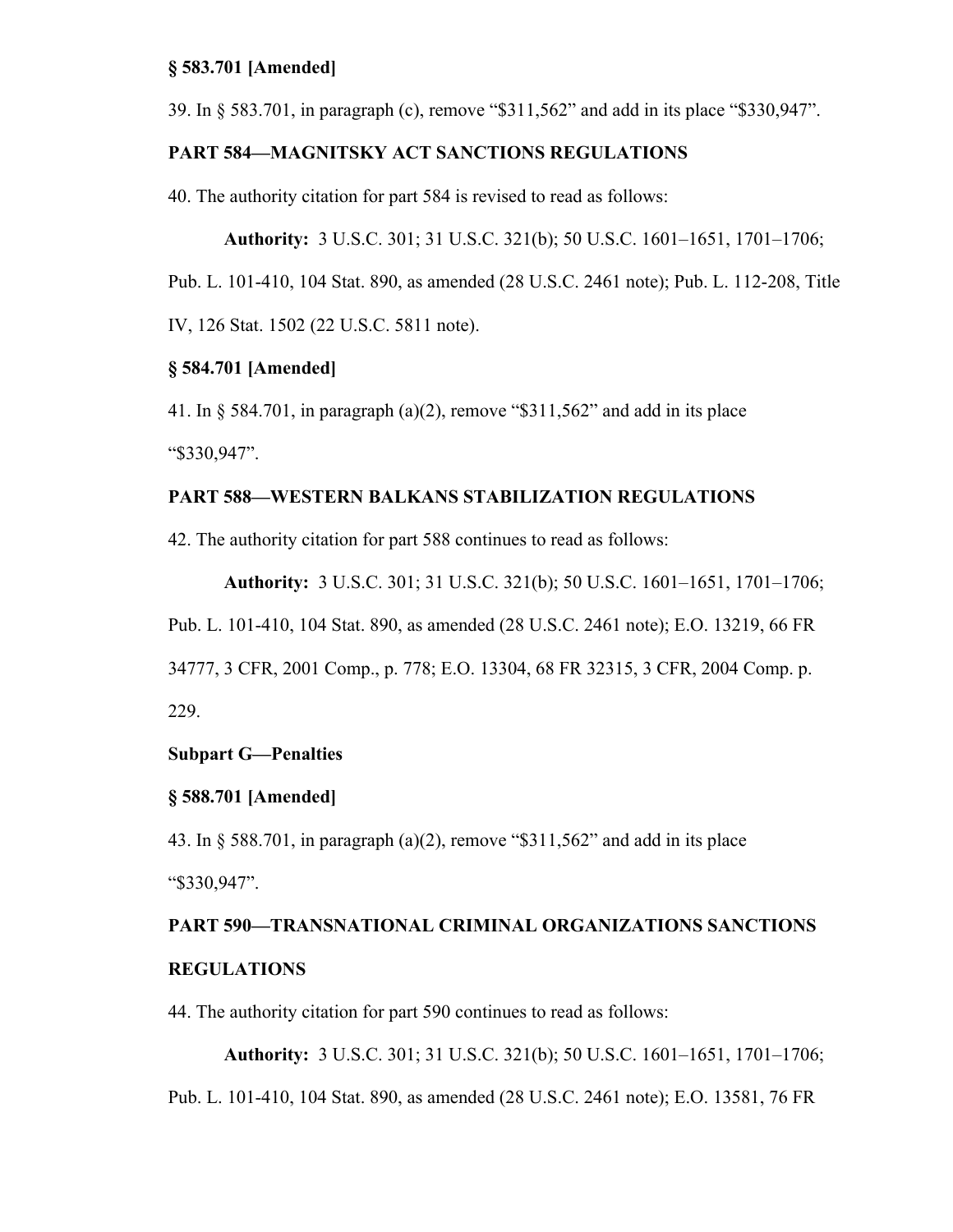44757, 3 CFR, 2011 Comp., p. 260; E.O. 13863, 84 FR 10255, 3 CFR, 2019 Comp., p. 267.

## **Subpart G—Penalties**

# **§ 590.701 [Amended]**

45. In § 590.701, in paragraph (a)(2), remove "\$311,562" and add in its place "\$330,947".

## **PART 592—ROUGH DIAMONDS CONTROL REGULATIONS**

46. The authority citation for part 592 continues to read as follows:

**Authority:** 3 U.S.C. 301; 19 U.S.C. 3901–3913; 31 U.S.C. 321(b); Pub. L. 101-

410, 104 Stat. 890, as amended (28 U.S.C. 2461 note); E.O. 13312, 68 FR 45151, 3 CFR,

2003 Comp., p. 246.

## **Subpart F—Penalties**

## **§ 592.601 [Amended]**

47. In § 592.601, in paragraph (a)(2), remove "\$14,074" and add in its place "\$14,950".

# **PART 594—GLOBAL TERRORISM SANCTIONS REGULATIONS**

48. The authority citation for part 594 continues to read as follows:

**Authority:** 3 U.S.C. 301; 22 U.S.C. 287c; 31 U.S.C. 321(b); 50 U.S.C. 1601-1651,

1701-1706; Pub. L. 101-410, 104 Stat. 890, as amended (28 U.S.C. 2461 note); Pub. L.

115-44, 131 Stat. 886 (codified in scattered sections of 22 U.S.C.); Pub. L. 115-348, 132

Stat. 5055 (50 U.S.C. 1701 note); Pub. L. 115-272, 132 Stat. 4144 (50 U.S.C. 1701 note);

E.O. 13224, 66 FR 49079, 3 CFR, 2001 Comp., p. 786; E.O. 13268, 67 FR 44751, 3 CFR

2002 Comp., p. 240; E.O. 13284, 68 FR 4075, 3 CFR, 2003 Comp., p. 161; E.O. 13372,

70 FR 8499, 3 CFR, 2006 Comp., p. 159.

# **Subpart G—Penalties**

## **§ 594.701 [Amended]**

49. In § 594.701, in paragraph (a)(2), remove "\$311,562"and add in its place "\$330,947".